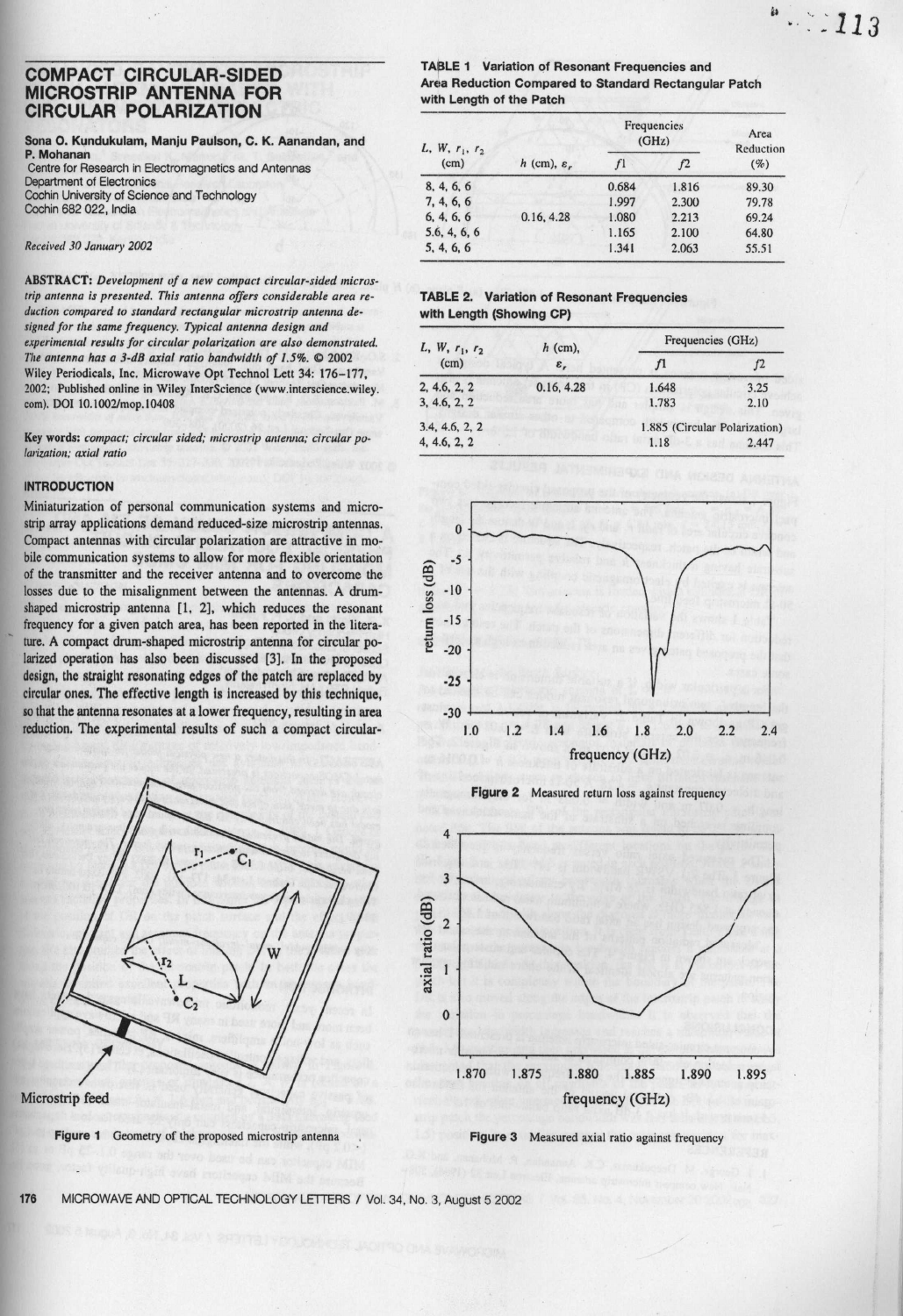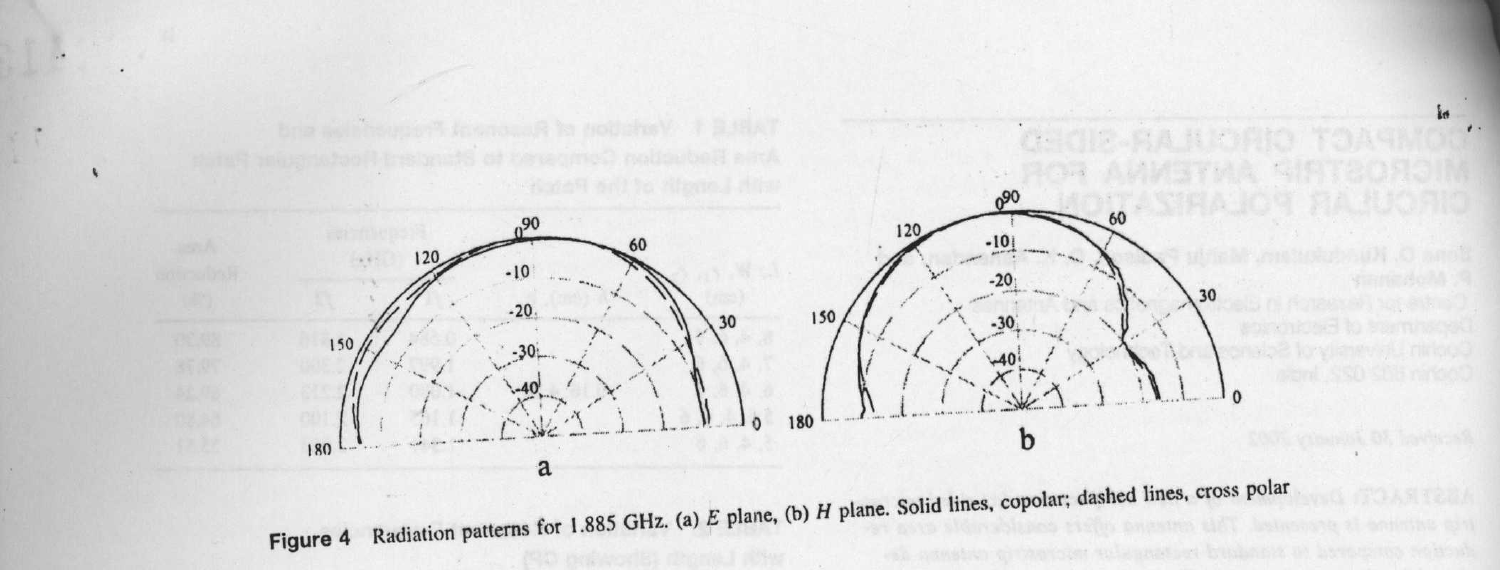sided microstrip antenna is presented here. A typical design to achieve circular polarization (CP) in this compact antenna is also given. This design is simpler and has more area reduction and larger axial ratio bandwidth compared to other similar designs. This antenna has a 3-dB axial ratio bandwidth of 1.5%.

# **ANTENNA DESIGN AND EXPERIMENTAL RESULTS**

Figure l shows'the geometry of the proposed circular-sided com pact microstrip antenna. The antenna structure incorporates two concave circular arcs of radii  $r_1$  and  $r_2$ . L and W denote the length and width of the patch, respectively. The structure is etched on a substrate having a thickness h and relative permittivity  $\varepsilon_r$ . The antenna is excited by electromagnetic coupling with the use of a  $50-\Omega$  microstrip feed line.

Table I shows the variation of resonant frequencies and area reduction for different dimensions of the patch. The results show that the proposed patch gives an area reduction as high as 90% in some cases.

For a particular width, if a suitable dimension is chosen for the length L, two orthogonal resonant modes can be excited to get CP as shown in Table 2. Variation of return loss against frequency for the antenna structure with  $L = 0.034$  m,  $W =$ 0.046 m,  $r_1 = 0.02$  m,  $r_2 = 0.02$  m is shown in Figure 2. The antenna is fabricated on a substrate of thickness  $h = 0.0016$  m, and dielectric constant  $\varepsilon_r = 4.28$ . A 50- $\Omega$  microstrip feed line of length =  $0.07$  m and width =  $0.003$  m for electromagnetic coupling is etched on a substrate of the same thickness and permittivity.

The measured axial ratio versus frequency is presented in Figure 3. The 2:1 VSWR bandwidth is 147 MHz, and the 3-dB axial ratio bandwidth is 28 MHz. By considering the center frequency at 1.885 GHz, where a minimum axial ratio is observed, the proposed design has an axial ratio bandwidth of 1.5%.

Measured radiation patterns of the antenna at the center frequency are shown in Figure 4. The copolar and cross-polar radiation patterns are almost identical in the entire radiating angular region.

#### **CONCLUSIONS**

A compact circular-**sided microstrip antenna is presented** . **It has an** area reduction of ~90% compared to standard rectangular micro**strip antenna** designed **for the same** frequency **with a reduction in** gain of 1.5 dB. A typical design of the **antenna for** CP is also demonstrated. It has a 3-dB axial ratio bandwidth of 1.5%.

### **REFERENCES**

I. J. George. M. Deepukumar, C.K. Aanandan, P. Mohanan, and K.G. Nair, New compact microstrip antenna, Electron Lett 32 (1996), 508- 509.